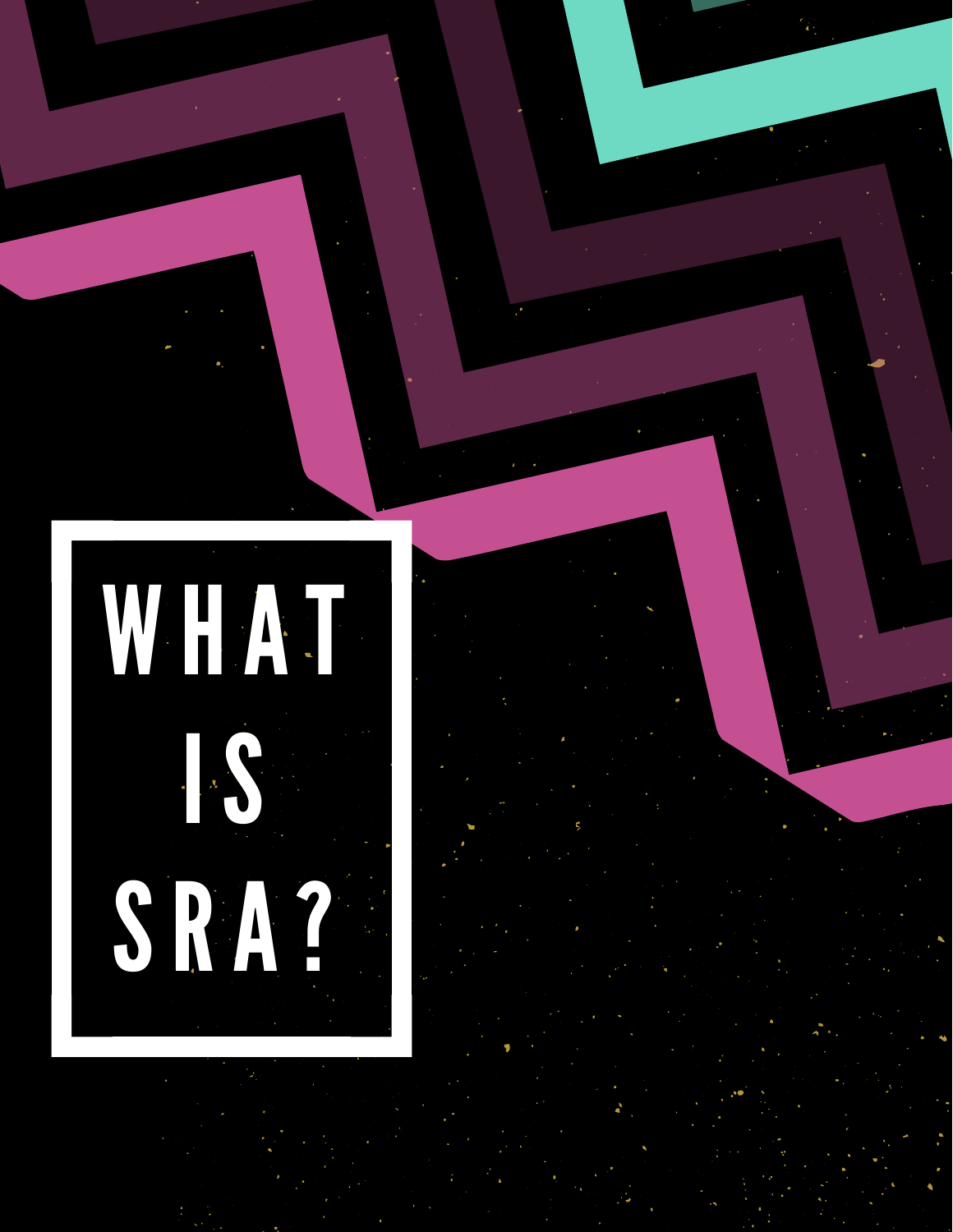## What is Sexual Risk Avoidance (SRA) Education?

SRA is a sex education approach based on a recognized and often used public health model known as "risk avoidance" or "primary prevention."

It differs from a "risk reduction" model in that it seeks to help individuals eliminate all risk as opposed to simply reducing risk. Sexual Risk Reduction (SRR), often called Teen Pregnancy Prevention or "Comprehensive" sex education is primarily focused on increasing contraceptive use among teens. SRR approach normalizes teen sex and is considered a "secondary prevention" strategy.

## How does SRA education difer from Sexual Risk Reduction (SRR) or socalled "comprehensive sex education"(CSE)?

There are vast differences between SRA education and SRR comprehensive sex education. The major distinction is how each approach regards teens. SRA education believes teens can avoid sex and CDC trend data shows, in increasing numbers, they are doing so. Discussions empower teens to make the healthy decision to wait for sex regardless of their previous sexual experience. By contrast, SRR assumes that teens can't or won't avoid sexual experimentation; so the majority of their time is spent talking about sex - using condoms and other forms of contraception with a view to simply reduce, rather than eliminate, sexual risk among teens.

#### Is there evidence that SRA programs are effective?

Yes. There are currently 25 peer-reviewed studies showing that students in SRA classes are: a) more likely to delay sexual initiation, and b) if sexually active, more likely to discontinue or decrease sexual activity and no less likely to use a condom. In addition, the latest CDC research on youth and sex shows that most teens have not had sex - and that percent has improved 28% in the past 20 years.

# Why is SRA education a superior approach that all youth deserve to receive?

Sexual Risk Avoidance education is science-based and focused on helping youth achieve optimal health outcomes. In an increasingly sexualized culture ALL youth, regardless of orientation or past sexual experience, need and deserve the information and skills that can help them make choices that can eliminate risk. Those who promote programs that normalize teen sex as an expected adolescent behavior sell our youth short to the soft bigotry of low expectations. In addition, a recent Barna survey revealed that about 40% of teens say that sex education makes them feel pressured to have sex, contradicting the claim by "comprehensive" sex education advocates that they prioritize "waiting."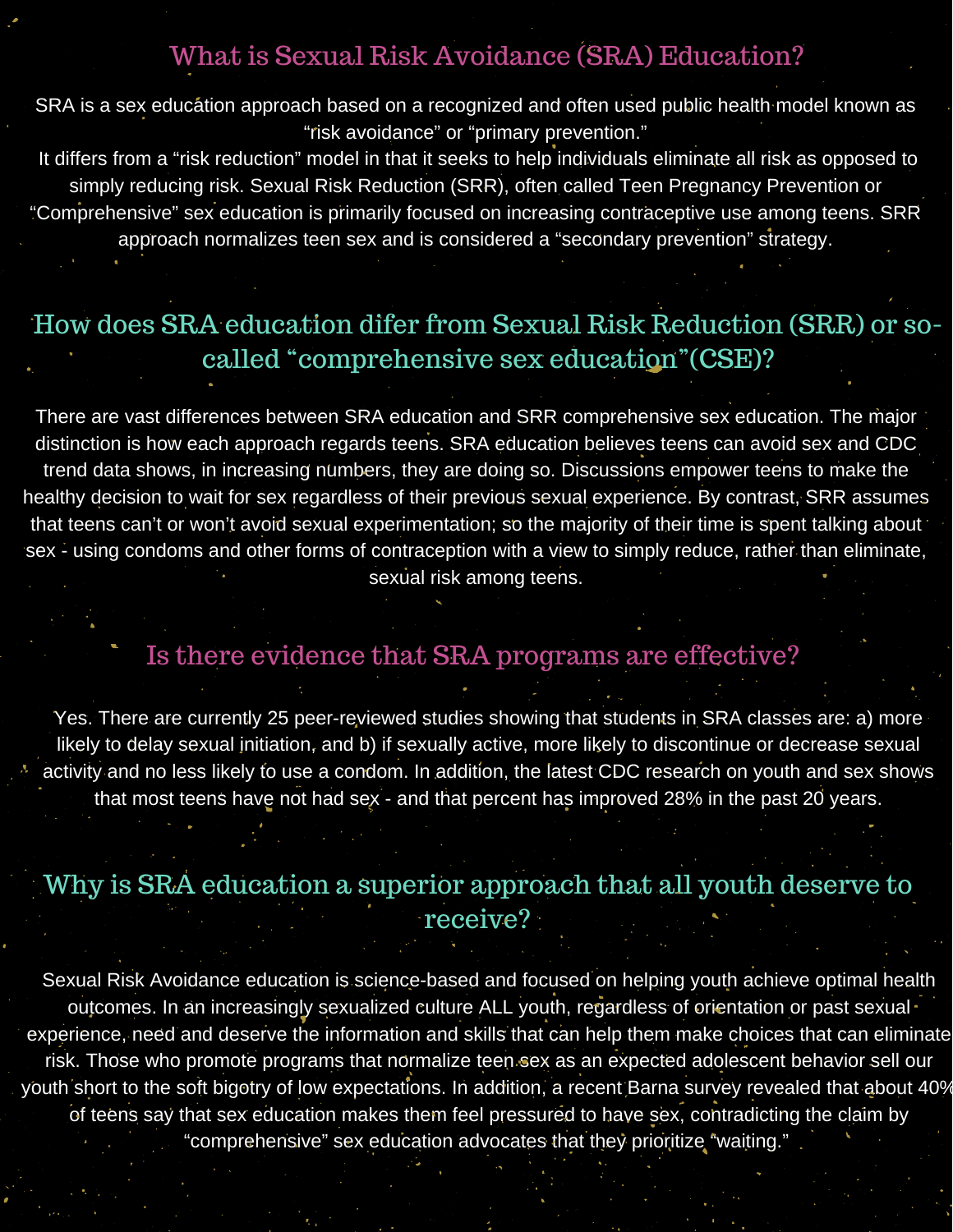### Is SRA education relevant to gay teens?

Absolutely. Encouraging young people, irrespective of their sexual orientation, to delay sex promotes equality in health for all. SRA programs share universally transferable principles from which all students can benefit

> including: ·Sexual delay ·Fewer lifetime partners ·Developing healthy relationships ·Setting boundaries

·Reserving sex for a lifetime, faithful, monogamous and uninfected partner are protective factors that help all teens avoid risk

In addition, the holistic nature of SRA programs address broader, generalized topics regarding adolescent development relevant to all teens.

#### Is the SRA message relevant to sexually active teens?

Sexually experienced teens receive the skills and positive empowerment to make healthier choices in the future as a result of SRA education. A published study demonstrated that those enrolled in an SRA program were much more likely to choose to abstain than their sexually experienced peers who did not receive SRA education. And further, about one half of sexually active 18- and 19-year olds wish they had waited longer before becoming sexually active. The SRA message is important to all teens regardless of orientation or sexual experience. Every teen deserves to receive the knowledge and skills needed to achieve optimal health To do otherwise exhibits an unacceptable form of "advantage discrimination" to those at greatest risk.

## Why are SRA programs important to helping teens become successful adults?

SRA programs focus on the whole person by sharing the importance of healthy decision-making to future life outcomes. Programs teach the skills of the success sequence, which dramatically reduce the chance that youth will live in poverty as adults, if they implement, in sequence, these things: finish school, get a job, and then have children after marriage. If teens adopt these behaviors, they risk only a 2% chance of living in poverty as adults. In addition, SRA programs discuss the components of healthy relationships, future family formation, and the impact that waiting for sex can have on academic success. Research shows that teens who wait to have sex increase their chances for a happier marriage, healthier future family, a life of personal responsibility, and productive citizenship. The research also reveals that when teens have sex, besides the risk of pregnancy and STDs, the following negative life outcomes are more likely to occur, often persisting into adulthood:

> ·Less academic achievement (not necessarily linked to pregnancy) ·Decreased general physical and psychological health, including depression ·More involvement in other risky behaviors such as smoking, drinking, and drugs ·More likely to participate in anti-social behavior or delinquent behavior ·Less financial net worth and more likely to live in poverty